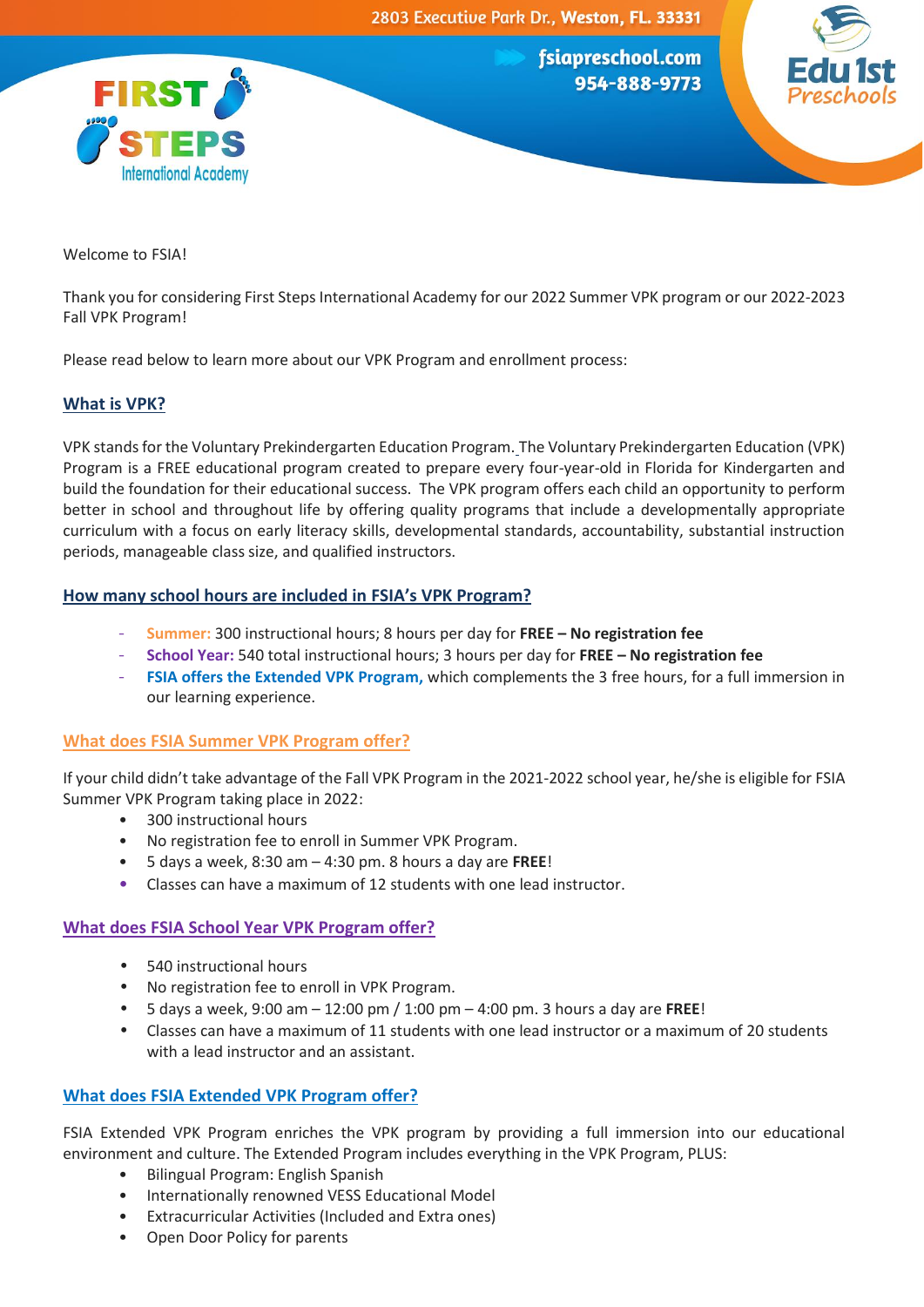



**International Academy** 

**FIRST** 

First Steps International AcademyVPK program highly exceeds all minimum Florida VPK standards. We are leaders in the implementation of The Visible Thinking Methodology from Harvard University in Early Childhood Education. Our revolutionary bilingual Early Childhood Program promotes creative thinkers and builds a culture of thinking in a happy and safe environment. By identifying individual needs and targets, we promote fulfillment of each child's potential while striving for excellence. At FSIA, children discover knowledge and develop their skills through inquiry and exciting experiences!

Our Extended VPK Program complements the regular program for an amazingly provocative and enriching learning experience.

# **Who is eligible for Florida's VPK Program?**

**Any child who lives in Florida and who turns 4 by September 1st , 2022,** is eligible for Florida's FREE VPK Program.

**Recent Changes in VPK Eligibility:** A new law extends VPK eligibility for 4-year-olds with birthdays from February 2<sup>nd</sup> through September 1<sup>st</sup> in a calendar year. Parents can enroll their child in the state's free, voluntary prekindergarten {VPK) education program that year or wait until the following year when their child is 5 years old. This allows parents of younger 4-year-olds to postpone the year their child begins VPK, enabling the child to begin kindergarten and start first grade as a slightly older, more mature student.

Children in Florida are not required to attend either the state's prekindergarten or kindergarten programs but are required to attend school the year they turn 6 by February 1st.

# **If parents think their child is not ready for kindergarten:**

There are a few points of information to consider:

- 1. If the child has not attended the VPK program yet and their date of birth falls between February 2<sup>nd</sup> and September 1<sup>st</sup>, they qualify for a VPK Postponement.
- 2. If the child has attended the VPK program, a VPK Re-enrollment must be submitted along with required documentation to determine if the child is eligible to be re-enrolled in the subsequent program year.
- 3. A child may only re-enroll in a subsequent program year if:
	- The child attains the age of 4 years old between February  $2^{nd}$  and September  $1^{st}$  of his or her initial program year of eligibility; and,
	- The child has not yet been admitted to kindergarten; and
	- The child is granted a re-enrollment

### **Registration and Enrollment:**

For registration and Enrollment in FSIA VPK Program, follow these steps:

**1. Register your child for the VPK Program** at the following link[: www.vpkhelp.org.](http://www.vpkhelp.org/) Families may register any time before August 21st.

To register, you must have proof of the following: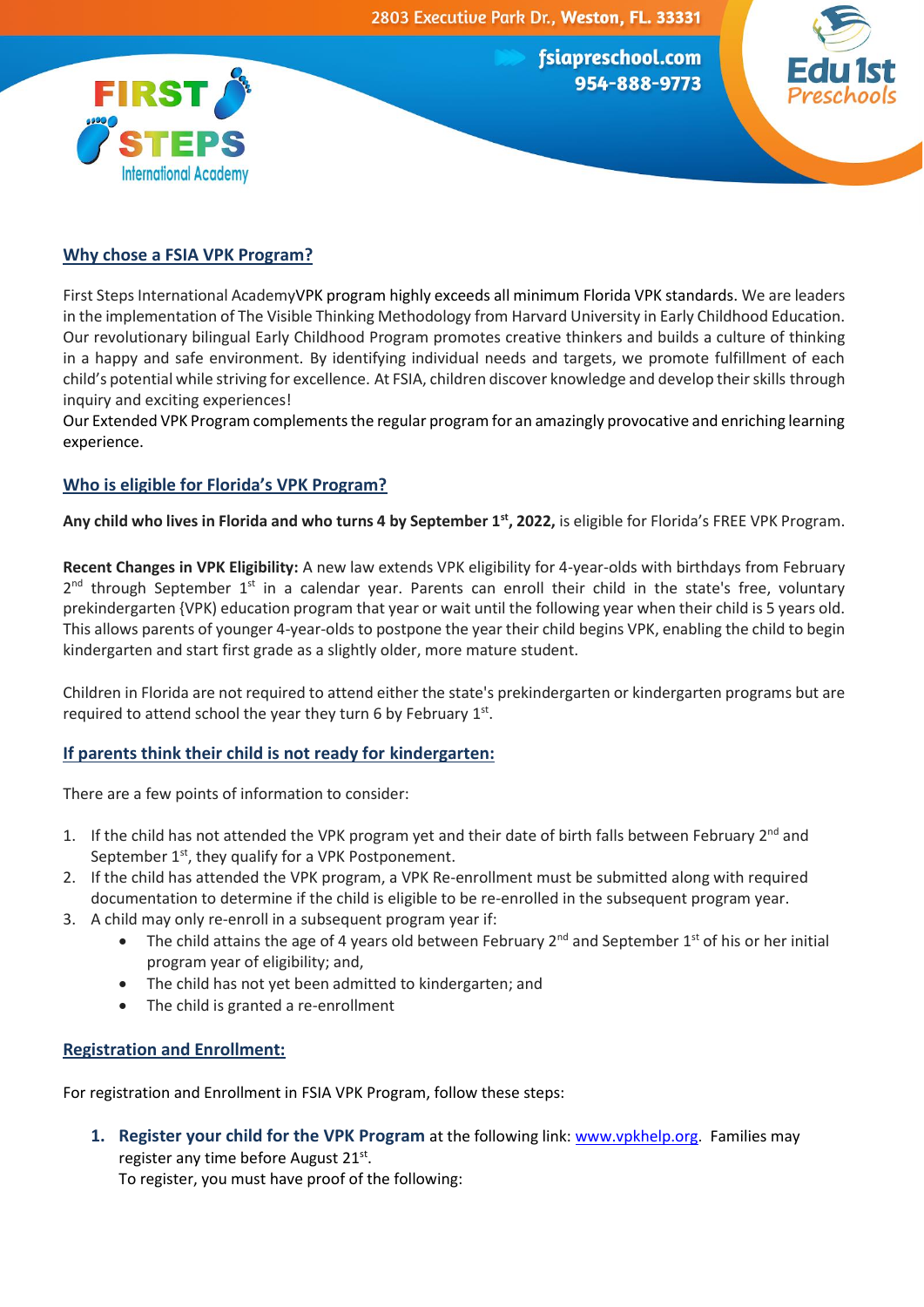



Proof of age: A child must be four years old on or before September  $1<sup>st</sup>$  of that school year to participate in the VPK Program during that school year, or the following summer. Parents must provide proof of their child's age (for example, an original or certified copy of the child's birth certificate or immunization records).

Proof of residency: Children must live in Florida to participate in any VPK Program. Parents must show proof that the family lives in Florida. Examples of this include a parent's driver's license, utility bill or paystub.

# **2. Enroll your child in FSIA VPK Program. It's as easy as 1,2,3:**

- **1.** Fill out our Registration Form,
- **2.** Bring signed VPK Certificate, and…
- **3.** Bring your child's Blue and Yellow Form (Immunization records).

Once you enroll, you will receive a Welcome e-mail with the school calendar, a copy of our Statement of Policies and an invitation to Smartcare, our online platform.

# **VPK Calendar:**

### **Summer VPK (2022):**

- **-** Starts: June 14<sup>h</sup> , 2022
- $-$  Ends: August  $12<sup>th</sup>$ , 2022
- Schedule: 8:30 am to 4:30 pm

# **School Year VPK (2022-2023):**

- Starts: August 16<sup>th</sup>, 2022
- Ends: June 8<sup>th</sup>, 2023
- Schedule: 9:00 am 12:00 pm / 1:00 pm 4:00 pm

# **Extended VPK Program (2022-2023)**

- Starts: August 1<sup>st</sup>, 2022
- Ends: June 8th, 2023
- Schedule: 8:00 am to 4:00 pm or 8:00 am to 5:30 pm

### **Days of No Summer VPK Program (2022)**:

- July  $4^{th}$ , 2022: Independence Day
- July 25th to 29th, 2022: Edu1st Teachers' Professional Development Week

# **Days of No VPK Program (2022-2023)**:

- September  $5<sup>th</sup>$ , 2022: Labor Day
- September 26<sup>th</sup>, 2022: Teacher Planning Day
- October 5<sup>th</sup>, 2022: Teacher Planning Day
- October 21<sup>st</sup>, 2022: Teacher Planning Day
- November 11<sup>th</sup>, 2022: Edu1st Training & Development Day
- November 21<sup>st</sup> to 25<sup>th</sup>, 2022: Thanksgiving Week
- December 26<sup>th</sup>, 2022 to January 6<sup>th</sup> 2023: Winter Break